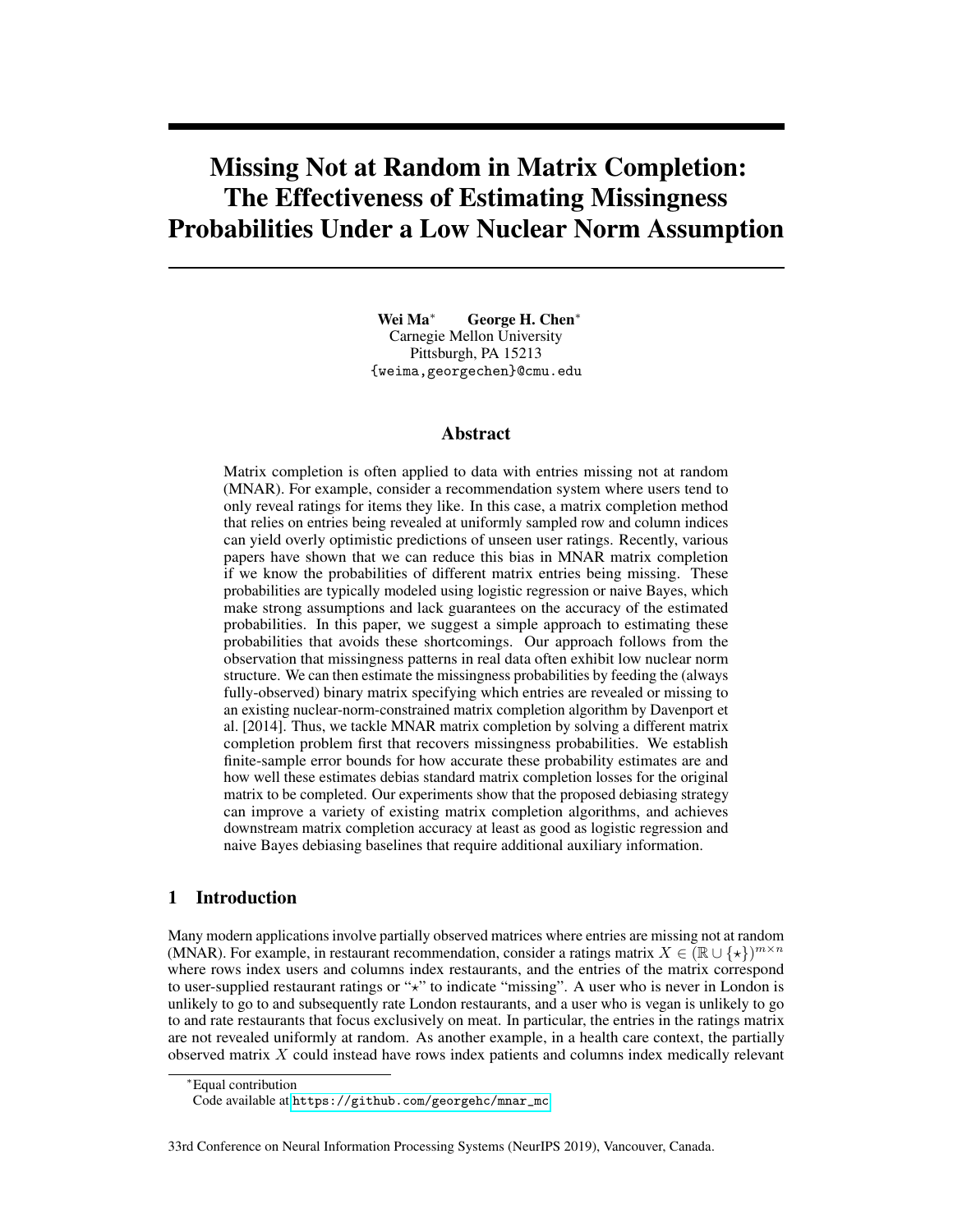<span id="page-1-0"></span>

Figure 1: Missingness mask matrices (with rows indexing users and columns indexing items) exhibit low-rank block structure for the (a) Coat and (b) MovieLens-100k datasets. Black indicates an entry being revealed. For each dataset, we show the missingness mask matrix on the left and the corresponding block structure identified using spectral biclustering [\[Kluger et al., 2003\]](#page-8-0) on the right; rows and columns have been rearranged based on the biclustering result.

measurements such as latest readings from lab tests. Which measurements are taken is not uniform at random and involve, for instance, what diseases the patients have. Matrix completion can be used in both examples: predicting missing entries in the recommendation context, or imputing missing features before possibly using the imputed feature vectors in a downstream prediction task.

The vast majority of existing theory on matrix completion assume that entries are revealed with the same probability independently (e.g., [Candès and Recht](#page-8-1) [\[2009\]](#page-8-1), [Cai et al.](#page-8-2) [\[2010\]](#page-8-2), [Keshavan et al.](#page-8-3) [\[2010a,](#page-8-3)[b\]](#page-8-4), [Recht](#page-8-5) [\[2011\]](#page-8-5), [Chatterjee](#page-8-6) [\[2015\]](#page-8-6), [Song et al.](#page-9-0) [\[2016\]](#page-9-0)). Recent approaches to handling entries being revealed with nonuniform probabilities have shown that estimating what these entry revelation probabilities can substantially improve matrix completion accuracy in recommendation data [\[Liang](#page-8-7) [et al., 2016,](#page-8-7) [Schnabel et al., 2016,](#page-9-1) [Wang et al., 2018a,](#page-9-2)[b,](#page-9-3) [2019\]](#page-9-4). Specifically, these methods all involve estimating the matrix  $P \in [0,1]^{m \times n}$ , where  $P_{u,i}$  is the probability of entry  $(u,i)$  being revealed for the partially observed matrix X. We refer to this matrix P as the *propensity score matrix*. By knowing (or having a good estimate of)  $P$ , we can debias a variety of existing matrix completion methods that do not account for MNAR entries [\[Schnabel et al., 2016\]](#page-9-1).

In this paper, we focus on the problem of estimating propensity score matrix  $P$  and examine how error in estimating P impacts downstream matrix completion accuracy. Existing work [\[Liang et al.,](#page-8-7) [2016,](#page-8-7) [Schnabel et al., 2016,](#page-9-1) [Wang et al., 2018b,](#page-9-3) [2019\]](#page-9-4) typically models entries of  $P$  as outputs of a simple predictor such as logistic regression or naive Bayes. In the generative modeling work by [Liang](#page-8-7) [et al.](#page-8-7) [\[2016\]](#page-8-7) and [Wang et al.](#page-9-3) [\[2018b\]](#page-9-3), P is estimated as part of a larger Bayesian model, whereas in the work by [Schnabel et al.](#page-9-1) [\[2016\]](#page-9-1) and [Wang et al.](#page-9-4) [\[2019\]](#page-9-4) that debias matrix completion via inverse probability weighting (e.g., [Imbens and Rubin](#page-8-8) [\[2015\]](#page-8-8)),  $P$  is estimated as a pre-processing step.

Rather than specifying parametric models for  $P$ , we instead hypothesize that in real data,  $P$  often has a particular low nuclear norm structure (precise details are given in Assumptions A1 and A2 in Section [3;](#page-3-0) special cases include  $P$  being low rank or having clustering structure in rows/columns). Thus, with enough rows and columns in the partially observed matrix  $\bar{X}$ , we should be able to recover P from the missingness mask matrix  $M \in \{0, 1\}^{m \times n}$ , where  $M_{u,i} = \mathbb{1}\{X_{u,i} \neq \star\}$ . For example, for two real datasets Coat [\[Schnabel et al., 2016\]](#page-9-1) and MovieLens-100k [\[Harper and Konstan, 2016\]](#page-8-9), their missingness mask matrices  $M$  (note that these are always fully-observed) have block structure, as shown in Figure [1,](#page-1-0) suggesting that they are well-modeled as being generated from a low rank  $P$ ; with values of P bounded away from 0, such a low rank  $P$  is a special case of the general low nuclear norm structure we consider. In fact, the low rank missingness patterns of Coat and MovieLens-100k can be explained by topic modeling, as we illustrate in Appendix A.

We can recover propensity score matrix  $P$  from missingness matrix  $M$  using the existing 1-bit matrix completion algorithm by [Davenport et al.](#page-8-10) [\[2014\]](#page-8-10). This algorithm, which we refer to as 1BITMC, solves a convex program that amounts to nuclear-norm-constrained maximum likelihood estimation. We remark that Davenport et al. developed their algorithm for matrix completion where entries are missing independently with the same probability and the revealed ratings are binary. We intentionally apply their algorithm instead to the matrix  $M$  of binary values for which there are no missing entries. Thus, rather than completing a matrix, we use  $1BITMC$  to denoise  $M$  to produce propensity score matrix estimate  $\hat{P}$ . Then we use  $\hat{P}$  to help debias the actual matrix completion problem that we care about: completing the original partially observed matrix X.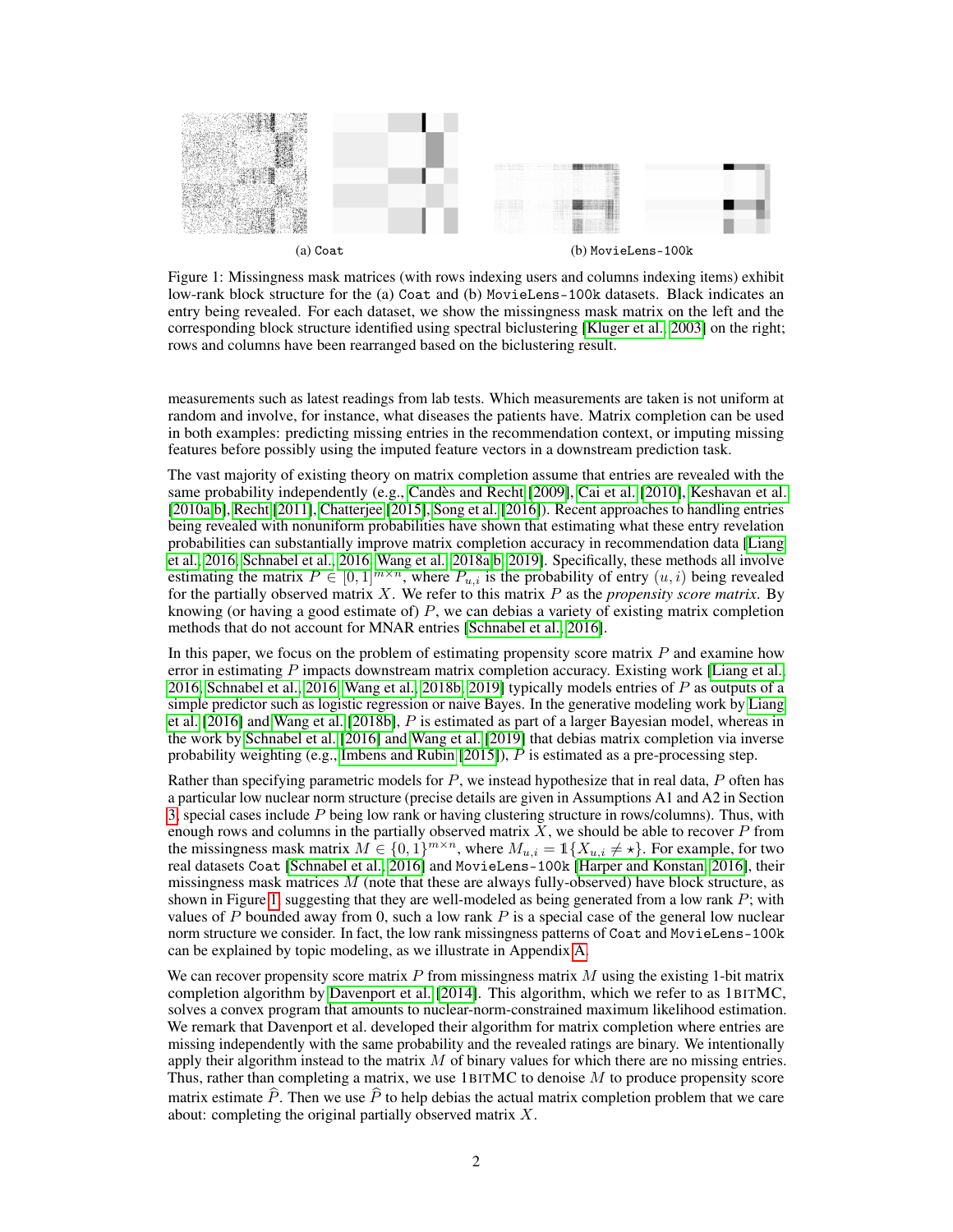Our contributions are as follows:

- We establish finite-sample bounds on the mean-squared error (MSE) for estimating propensity score matrix P using 1BITMC and also on its debiasing effect for standard MSE or mean absolute error (MAE) matrix completion losses (the debiasing is via weighting entries inversely by their estimated propensity scores).
- We empirically examine the effectiveness of using 1BITMC to estimate propensity score matrix  $P$ compared to logistic regression or naive Bayes baselines. In particular, we use the estimated propensity scores from these three methods to debias a variety of matrix completion algorithms, where we find that 1BITMC typically yields downstream matrix completion accuracy as good as or better than the other two methods. The 1BITMC-debiased variants of matrix completion algorithms often do better than their original unmodified counterparts and can outperform some existing matrix completion algorithms that handle nonuniformly sampled data.

## 2 Model and Algorithms

**Model.** Consider a signal matrix  $S \in \mathbb{R}^{m \times n}$ , a noise matrix  $W \in \mathbb{R}^{m \times n}$ , and a propensity score matrix  $P \in [0,1]^{m \times n}$ . All three of these matrices are unknown. We observe the matrix  $X \in (\mathbb{R} \cup \{ \star \})^{m \times n}$ , where  $X_{u,i} = S_{u,i} + W_{u,i}$  with probability  $P_{u,i}$ , independent of everything else; otherwise  $X_{u,i} = \star$ , indicating that the entry is missing. We denote  $\Omega$  to be the set of entries that are revealed (i.e.,  $\hat{\Omega} = \{(u, i) : u \in [m], i \in [n] \text{ s.t. } X_{u,i} \neq \star\}$ ), and we denote  $X^* := S + W$  to be the noise-corrupted data if we had observed all the entries. Matrix completion aims to estimate  $S$ given X, exploiting some structural assumption on  $S$  (e.g., low nuclear norm, low rank, a latent variable model).

Debiasing matrix completion with inverse propensity scoring. Suppose we want to estimate  $S$ with low mean squared error (MSE). If no entries are missing so that we directly observe  $X^*$ , then the MSE of an estimate  $\widehat{S}$  of S is

$$
L_{\text{full MSE}}(\widehat{S}) := \frac{1}{mn} \sum_{u=1}^{m} \sum_{i=1}^{n} (\widehat{S}_{u,i} - X_{u,i}^*)^2.
$$

However, we actually observe  $X$  which in general has missing entries. The standard approach is to instead use the observed MSE:

$$
L_{\text{MSE}}(\widehat{S}) := \frac{1}{|\Omega|} \sum_{(u,i) \in \Omega} (\widehat{S}_{u,i} - X_{u,i})^2.
$$

If the probability of every entry in  $X$  being revealed is the same (i.e., the matrix  $P$  consists of only one unique nonzero value), then the loss  $L_{MSE}(\widehat{S})$  is an unbiased estimate of the loss  $L_{full MSE}(\widehat{S})$ . However, this is no longer guaranteed to hold when entries are missing with different probabilities. To handle this more general setting, we can debias the loss  $L_{MSE}$  by weighting each observation inversely by its propensity score, a technique referred to as inverse propensity scoring (IPS) or inverse probability weighting in causal inference [\[Thompson, 2012,](#page-9-5) [Imbens and Rubin, 2015,](#page-8-8) [Little and](#page-8-11) [Rubin, 2019,](#page-8-11) [Schnabel et al., 2016\]](#page-9-1):

<span id="page-2-2"></span>
$$
L_{\text{IPS-MSE}}(\widehat{S}|P) := \frac{1}{mn} \sum_{(u,i) \in \Omega} \frac{(\widehat{S}_{u,i} - X_{u,i})^2}{P_{u,i}}.
$$
 (1)

Assuming P is known, the IPS loss  $L_{\text{IPS-MSE}}(\hat{S}|P)$  is an unbiased estimate for  $L_{\text{full MSE}}(\hat{S})$ .<sup>[2](#page-2-0)</sup>

Any matrix completion method that uses the naive MSE loss  $L_{MSE}$  can then be modified to instead use the unbiased loss  $L_{\text{IPS-MSE}}$ . For example, the standard approach of minimizing  $L_{\text{MSE}}$  with nuclear norm regularization can be modified where we instead solve the following convex program:

<span id="page-2-1"></span>
$$
\widehat{S} = \underset{\Gamma \in \mathbb{R}^{m \times n}}{\arg \min} \ L_{\text{IPS-MSE}}(\Gamma | P) + \lambda ||\Gamma||_*,\tag{2}
$$

where  $\lambda > 0$  is a user-specified parameter, and  $\|\cdot\|_*$  denotes the nuclear norm. Importantly, using the loss  $L_{\text{IPS-MSE}}$  requires either knowing or having an estimate for the propensity score matrix P.

<span id="page-2-0"></span><sup>2</sup>Note that  $L_{\text{IPS-MSE}}(\widehat{S}|P) = \frac{1}{mn} \sum_{u=1}^{m} \sum_{i=1}^{n} \mathbb{1}\{(u,i) \in \Omega\} \frac{(\widehat{S}_{u,i} - X_{u,i}^*)^2}{P_{u,i}}$  $\frac{P_{u,i}}{P_{u,i}}$ . Taking the expectation with respect to which entries are revealed,  $\mathbb{E}_{\Omega}[L_{\text{IPS-MSE}}(\widehat{S}|P)]=\frac{1}{mn}\sum_{u=1}^{m}\sum_{i=1}^{n}P_{u,i}\frac{(\widehat{S}_{u,i}-X_{u,i}^*)^2}{P_{u,i}}$  $\frac{P_{n+1}(S)}{P_{n+1}(S)} = L_{\text{full MSE}}(S).$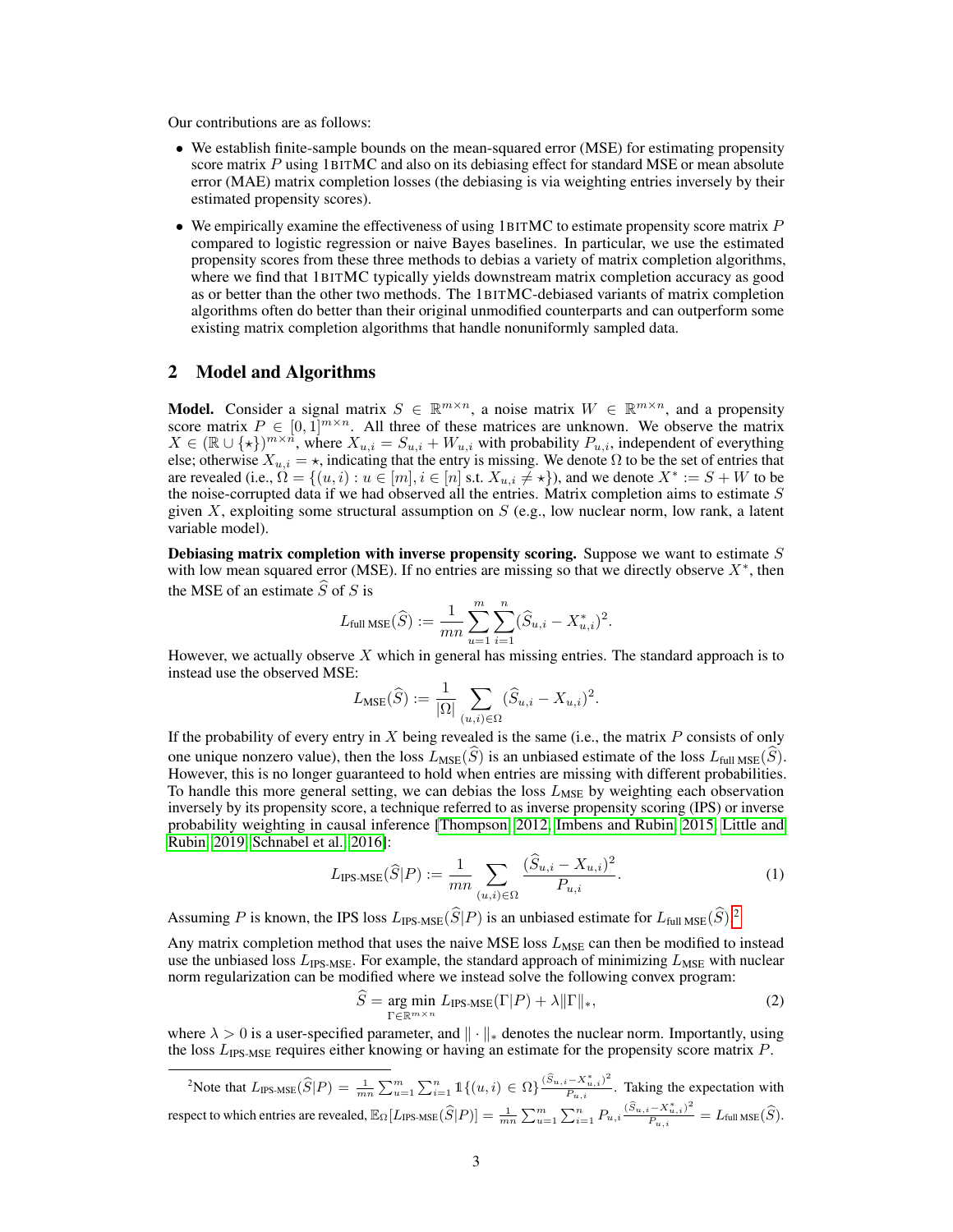Instead of squared error, we could look at other kinds of error such as absolute error, in which case we would consider MAE instead of MSE. Also, instead of nuclear norm, other regularizers could be used in optimization problem [\(2\)](#page-2-1). Lastly, we remark that the inverse-propensity-scoring loss  $L_{\text{IPS-MSE}}$ is not the only way to use propensity scores to weight. Another example is the Self-Normalized Inverse Propensity Scoring (SNIPS) estimator [\[Trotter and Tukey, 1956,](#page-9-6) [Swaminathan and Joachims,](#page-9-7) [2015\]](#page-9-7), which replaces the denominator term mn in equation [\(1\)](#page-2-2) by  $\sum_{(u,i)\in\Omega} \frac{1}{P_{u,i}}$ . This estimator tends to have lower variance than the IPS estimator but incurs a small bias [\[Hesterberg, 1995\]](#page-8-12).

For ease of analysis, our theory focuses on debiasing with IPS. Algorithmically, for a given  $P$ , whether one uses IPS or SNIPS for estimating  $S$  in optimization problem [\(2\)](#page-2-1) does not matter since they differ by a multiplicative constant; tuning regularization parameter  $\lambda$  would account for such constants. In experiments, for reporting test set errors, we use SNIPS since IPS can be quite sensitive to how many revealed entries are taken into consideration.

Estimating the propensity score matrix. We can estimate  $P$  based on the missingness mask matrix  $M \in \{0,1\}^{m \times n}$ , where  $M_{u,i} = \mathbb{1}\{X_{u,i} \neq \star\}$ . Specifically, we use the nuclear-norm-constrained maximum likelihood estimator proposed by [Davenport et al.](#page-8-10) [\[2014\]](#page-8-10) for 1-bit matrix completion, which we refer to as 1BITMC. The basic idea of 1BITMC is to model  $P$  as the result of applying a user-specified link function  $\sigma : \mathbb{R} \to [0,1]$  to each entry of a parameter matrix  $A \in \mathbb{R}^{m \times n}$  so that  $P_{u,i} = \sigma(A_{u,i})$ ;  $\sigma$  can for instance be taken to be the standard logistic function  $\sigma(x) = 1/(1 + e^{-x})$ . Then we estimate A assuming that it satisfies nuclear norm and entry-wise max norm constraints, namely that √

<span id="page-3-1"></span>
$$
A \in \mathcal{F}_{\tau,\gamma} := \left\{ \Gamma \in \mathbb{R}^{m \times n} : \|\Gamma\|_{*} \leq \tau \sqrt{mn}, \|\Gamma\|_{\max} \leq \gamma \right\},\
$$

where  $\tau > 0$  and  $\gamma > 0$  are user-specified parameters. Then 1BITMC is given as follows:

1. Solve the constrained Bernoulli maximum likelihood problem:

$$
\widehat{A} = \underset{\Gamma \in \mathcal{F}_{\tau, \gamma}}{\arg \max} \sum_{u=1}^{m} \sum_{i=1}^{n} [M_{u,i} \log \sigma(\Gamma_{u,i}) + (1 - M_{u,i}) \log(1 - \sigma(\Gamma_{u,i}))]. \tag{3}
$$

For specific choices of  $\sigma$  such as the standard logistic function, this optimization problem is convex and can, for instance, be solved via projected gradient descent.

2. Construct the matrix  $\widehat{P} \in [0, 1]^{m \times n}$ , where  $\widehat{P}_{u,i} := \sigma(\widehat{A}_{u,i}).$ 

### <span id="page-3-0"></span>3 Theoretical Guarantee

For  $\hat{P}$  computed via 1BITMC, our theory bounds how close  $\hat{P}$  is to P and also how close the IPS loss  $L_{\text{IPS-MSE}}(\widehat{S}|\widehat{P})$  is to the fully-observed MSE  $L_{\text{full MSE}}(\widehat{S})$ . We first state our assumptions on the propensity score matrix  $P$  and the partially observed matrix  $X$ . As introduced previously, 1BITMC models P via parameter matrix  $A \in \mathbb{R}^{m \times n}$  and link function  $\sigma : \mathbb{R} \to [0,1]$  such that  $P_{u,i} = \sigma(A_{u,i})$ . For ease of exposition, throughout this section, we take  $\sigma$  to be the standard logistic function:  $\sigma(x) = 1/(1 + e^{-x})$ . Following [Davenport et al.](#page-8-10) [\[2014\]](#page-8-10), we assume that:

- **A1.** A has bounded nuclear norm: there exists a constant  $\theta \in (0, \infty)$  such that  $||A||_* \leq \theta \sqrt{mn}$ .
- **A2.** Entries of A are bounded in absolute value: there exists a constant  $\alpha \in (0, \infty)$  such that  $||A||_{\max} := \max_{u \in [m], i \in [n]} |A_{u,i}| \leq \alpha$ . In other words,  $P_{u,i} \in [\sigma(-\alpha), \sigma(\alpha)]$  for all  $u \in [m]$ and  $i \in [n]$ , where  $\sigma$  is the standard logistic function.

As stated, Assumption A2 requires probabilities in  $P$  to be bounded away from both 0 and 1. With small changes to 1BITMC and our theoretical analysis, it is possible to allow for entries in  $P$  to be 1, i.e., propensity scores should be bounded from 0 but not necessarily from 1. We defer discussing this setting to Appendix C as the changes are somewhat technical; the resulting theoretical guarantee is qualitatively similar to our guarantee for 1BITMC below.

Assumptions A1 and A2 together are more general than assuming that A has low rank and has entries bounded in absolute value. In particular, when Assumption A2 holds and A has rank  $r \in (0, \min\{m, n\}],$  then Assumption A1 holds with  $\theta = \alpha \sqrt{r}$  (since  $||A||_* \leq \sqrt{r} ||A||_F \leq$  $\overline{rmn}||A||_{\text{max}} \le \alpha \sqrt{rmn}$ , where  $\|\cdot\|_F$  denotes the Frobenius norm). Note that a special case of A being low rank is A having clustering structure in rows, columns, or both. Thus, our theory also covers the case in which P has row/column clustering with entries bounded away from 0.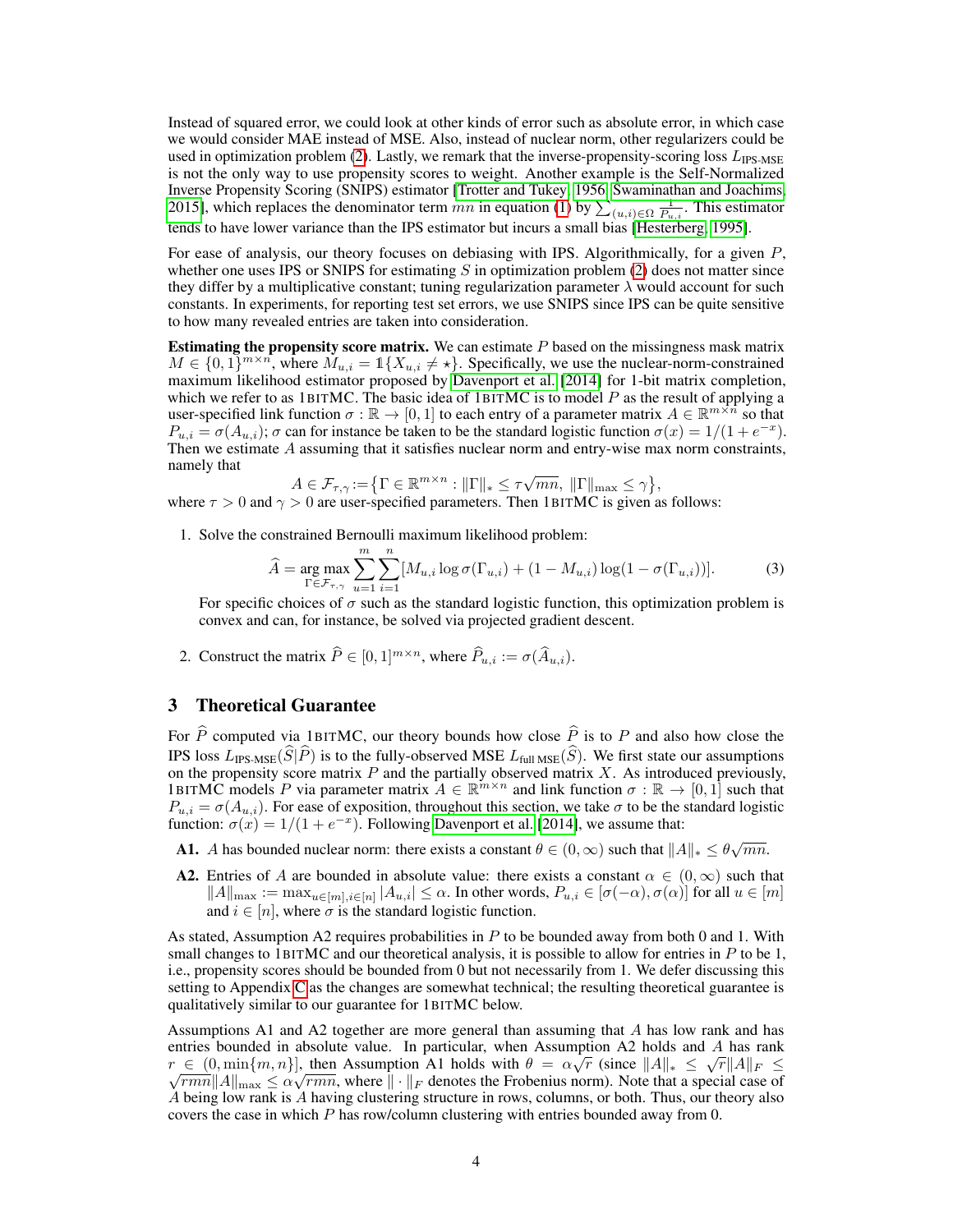As for the partially observed matrix  $X$ , we assume that its values are bounded, regardless of which entries are revealed (so our assumption will be on  $X^*$ , the version of X that is fully-observed):

**A3.** There exists a constant  $\phi \in (0, \infty)$  such that  $||X^*||_{\max} \leq \phi$ .

For example, in a recommendation systems context where  $X$  is the ratings matrix, Assumption A3 holds if the ratings fall within a closed range of values (such as like/dislike where  $X_{u,i} \in \{+1, -1\}$ and  $\phi = 1$ , or a rating out of five stars where  $X_{u,i} \in [1, 5]$  and  $\phi = 5$ ).

For simplicity, we do not place assumptions on signal matrix  $S$  or noise matrix  $W$  aside from their sum  $X^*$  having bounded entries. Different assumptions on S and W lead to different matrix completion algorithms. Many of these algorithms can be debiased using estimated propensity scores. We focus our theoretical analysis on this debiasing step and experimentally apply the debiasing to a variety of matrix completion algorithms. We remark that there are existing papers that discuss how to handle MNAR data when  $S$  is low rank and  $W$  consists of i.i.d. zero-mean Gaussian (or sub-Gaussian) noise, a setup related to principal component analysis (e.g., [Sportisse et al.](#page-9-8) [\[2018,](#page-9-8) [2019\]](#page-9-9), [Zhu et al.](#page-9-10) [\[2019\]](#page-9-10); a comparative study is provided by [Dray and Josse](#page-8-13) [\[2015\]](#page-8-13)).

Our main result is as follows. We defer the proof to Appendix B.

<span id="page-4-0"></span>Theorem 1. *Under Assumptions A1–A3, suppose that we run algorithm* 1BITMC *with user-specified parameters satisfying*  $\tau \geq \theta$  *and*  $\gamma \geq \alpha$  *to obtain the estimate*  $\widehat{P}$  *of propensity score matrix* P. Let  $\widehat{S} \in \mathbb{R}^{m \times n}$  *be any matrix satisfying*  $\|\widehat{S}\|_{\max} \leq \psi$  for some  $\psi \geq \phi$ . Let  $\delta \in (0,1)$ . Then there exists a *universal constant*  $C > 0$  *such that provided that*  $m + n \geq C$ , with probability at least  $1 - \frac{C}{m+n} - \delta$ *over randomness in which entries are revealed in* X*, we simultaneously have*

<span id="page-4-1"></span>
$$
\frac{1}{mn} \sum_{u=1}^{m} \sum_{i=1}^{n} (\hat{P}_{u,i} - P_{u,i})^2 \le 4e\tau \left(\frac{1}{\sqrt{m}} + \frac{1}{\sqrt{n}}\right),\tag{4}
$$

$$
|L_{IPS\text{-}MSE}(\widehat{S}|\widehat{P}) - L_{\text{full MSE}}(\widehat{S})| \le \frac{8\psi^2\sqrt{e\tau}}{\sigma(-\gamma)\sigma(-\alpha)} \Big(\frac{1}{m^{1/4}} + \frac{1}{n^{1/4}}\Big) + \frac{4\psi^2}{\sigma(-\alpha)}\sqrt{\frac{1}{2mn}\log\frac{2}{\delta}}.\tag{5}
$$

This theorem implies that under Assumptions A1–A3, with the number of rows and columns going to infinity, the IPS loss  $L_{\text{IPS-MSE}}(\widehat{S}|\widehat{P})$  with  $\widehat{P}$  computed using the 1BITMC algorithm is a consistent estimator for the fully-observed MSE loss  $L_{\text{full MSE}}(\widehat{S})$ .

We remark that our result easily extends to using MAE instead of MSE. If we define

$$
L_{\text{full MAE}}(\widehat{S}):=\frac{1}{mn}\sum_{u=1}^m\sum_{i=1}^n|\widehat{S}_{u,i}-X^*_{u,i}|, \quad \ \ L_{\text{IPS-MAE}}(\widehat{S}|P):=\frac{1}{mn}\sum_{(u,i)\in\Omega}\frac{|\widehat{S}_{u,i}-X_{u,i}|}{P_{u,i}},
$$

then the MAE version of Theorem [1](#page-4-0) would replace [\(5\)](#page-4-1) with

$$
|L_{\text{IPS-MAE}}(\widehat{S}|\widehat{P})-L_{\text{full MAE}}(\widehat{S})|\leq \frac{4\psi\sqrt{e\tau}}{\sigma(-\gamma)\sigma(-\alpha)}\Big(\frac{1}{m^{1/4}}+\frac{1}{n^{1/4}}\Big)+\frac{2\psi}{\sigma(-\alpha)}\sqrt{\frac{1}{2mn}\log\frac{2}{\delta}}.
$$

Equations [\(2\)](#page-2-1) and [\(3\)](#page-3-1) both correspond to convex programs that can be efficiently solved via proximal gradient methods [\[Parikh and Boyd, 2014\]](#page-8-14). Hence we can find a  $\hat{S}$  that minimizes  $L_{\text{IPS-MSE}}(\hat{S}|\hat{P})$ , and it is straightforward to show that when  $m, n \to \infty$ , this  $\widehat{S}$  also minimizes  $L_{\text{full MSE}}(\widehat{S})$  since  $|L_{\text{IPS-MSE}}(\widehat{S}|\widehat{P}) - L_{\text{full MSE}}(\widehat{S})| \to 0.$ 

#### 4 Experiments

We now assess how well 1BITMC debiases matrix completion algorithms on synthetic and real data.

#### 4.1 Synthetic Data

Data. We create two synthetic datasets that are intentionally catered toward propensity scores being well-explained by naive Bayes and logistic regression. 1) MovieLoverData: the dataset comes from the Movie-Lovers toy example (Figure 1 in [Schnabel et al.](#page-9-1) [\[2016\]](#page-9-1), which is based on Table 1 of [Steck](#page-9-11) [\[2010\]](#page-9-11)), where we set parameter  $p = 0.5$ ; 2) UserItemData: for the second dataset, the "true" rating matrix and propensity score matrix are generated by the following steps.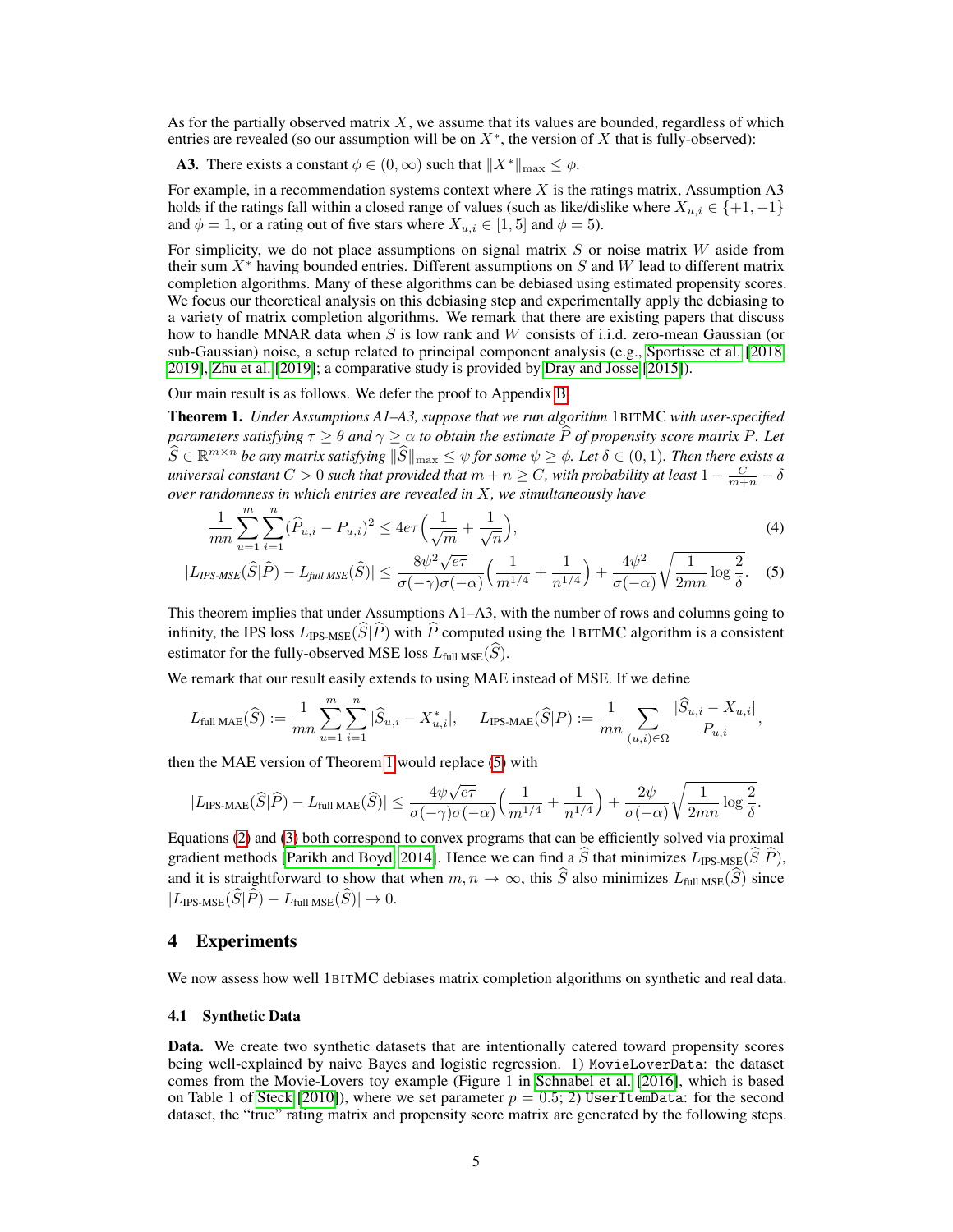We generate  $U_1 \in [0,1]^{m \times 20}, V_1 \in [0,1]^{n \times 20}$  by sampling entries i.i.d. from Uniform [0, 1], and then form the form  $\tilde{S} = U_1 V_1^{\top}$ . We scale the values of  $\tilde{S}$  to be from 1 to 5 and round to the nearest integer to produce the true ratings matrix S. Next, we generate row and column feature vectors  $U_2 \in \mathbb{R}^{m \times 20}$ ,  $V_2 \in \mathbb{R}^{n \times 20}$  by sampling entries i.i.d. from a normal distribution  $\mathcal{N}(0, 1/64)$ . We further generate  $w_1 \in [0, 1]^{20 \times 1}$ ,  $w_2 \in [0, 1]^{20 \times 1}$  by sampling entries i.i.d. from Uniform $[0, 1]$ . Then we form the propensity score matrix  $P \in [0,1]^{m \times n}$  by setting  $P_{u,i} = \sigma(U_2[u]w_1 + V_2[i]w_2)$ , where  $\sigma$  is the standard logistic function, and  $U_2[u]$  denotes the u-th row of  $U_2$ . For both datasets, we set  $m = 200, n = 300$ . We also assume that i.i.d noise  $\mathcal{N}(0, 1)$  is added to each matrix entry of signal matrix S in producing the partially revealed matrix X. All the ratings are clipped to [1, 5] and rounded. By sampling based on P, we generate  $\Omega$ , the training set indices. The true ratings matrix  $S$  is used for testing. We briefly explain why Assumptions A1–A3 hold for these two datasets in Appendix D.

Algorithms comparison. We compare two types of algorithms for matrix completion. The first type does not account for entries being MNAR. This type of algorithm includes Probabilistic Matrix Factorization (PMF) [\[Mnih and Salakhutdinov, 2008\]](#page-8-15), Funk's SVD [\[Funk, 2006\]](#page-8-16), SVD++ [\[Koren,](#page-8-17) [2008\]](#page-8-17), and SOFTIMPUTE [\[Mazumder et al., 2010\]](#page-8-18). The second type accounts for MNAR entries and includes max-norm-constrained matrix completion (MAXNORM) [\[Cai and Zhou, 2016\]](#page-8-19), EXPOMF [\[Liang et al., 2016\]](#page-8-7), and weighted-trace-norm-regularized matrix completion (WTN) [\[Srebro and](#page-9-12) [Salakhutdinov, 2010\]](#page-9-12). For all the algorithms above (except for EXPOMF), the ratings in the squared error loss can be debiased by the propensity scores (as shown in equation [\(1\)](#page-2-2)), and the propensity scores can be estimated from logistic regression (LR) (which requires extra user or item feature data), naive Bayes (NB) (specifically equation (18) of [Schnabel et al.](#page-9-1) [\[2016\]](#page-9-1), which requires a small set of missing at random (MAR) ratings), and 1BITMC [\[Davenport et al., 2014\]](#page-8-10). Hence we have a series of weighted-variants of the existing algorithms. For example, 1BITMC-PMF means the PMF method is used and the inverse propensity scores estimated from 1BITMC is used as weights for debiasing.

Metrics. We use MSE and MAE to measure the estimation quality of the propensity scores. Similarly, we also use MSE and MAE to compare the estimated full rating matrix with the true rating matrix  $S$ (denoted as full-MSE or full-MAE). We also report SNIPS-MSE (SNIPS-MAE); these are evaluated on test set entries (i.e., all matrix entries in these synthetic datasets) using the true  $P$ .

Experiment setup. For all algorithms, we tune hyperparameters through 5-fold cross-validation using grid search. For the debiased methods  $(LR-x, NB-x, 1BITMC-x)$ , we first estimate the propensity score matrix and then optimize the debiased loss. We note that MovieLoverData does not contain user/item features. Thus, naive Bayes can be used to estimate  $P$  for MovieLoverData and UserItemData, while logistic regression is only applicable for UserItemData. In using logistic regression to estimate propensity scores, we can use all user/item features, only user features, or only item features (denoted as LR, LR-U, LR-I, respectively). Per dataset, we generate  $P$  and  $S$ once before generating 10 samples of noisy revealed ratings X based on P and S. We apply all the algorithms stated above to these 10 experimental repeats.

Results. Before looking at the performance of matrix completion methods, we first inspect the accuracy of the estimated propensity scores. Since we know the true propensity score for the synthetic datasets, we can compare the true P with the estimated  $\hat{P}$  directly, as presented in Table [1.](#page-5-0) In how we constructed the synthetic datasets, unsurprisingly estimating propensity scores using naive Bayes on MovieLoverData and logistic regression on UserItemData achieve the best performance. In both cases, 1BITMC still achieves reasonably low errors in estimating the propensity score matrices.

<span id="page-5-0"></span>

| <b>Algorithm</b> | MovieLoverData      |                     | UserItemData        |                     |
|------------------|---------------------|---------------------|---------------------|---------------------|
|                  | <b>MSE</b>          | <b>MAE</b>          | <b>MSE</b>          | <b>MAE</b>          |
| Naive Bayes      | $0.0346 \pm 0.0002$ | $0.1665 \pm 0.0007$ | $0.0150 \pm 0.0001$ | $0.0990 \pm 0.0005$ |
| LR.              | N/A                 | N/A                 | $0.0002 \pm 0.0001$ | $0.0105 \pm 0.0017$ |
| $LR$ -U          | N/A                 | N/A                 | $0.0070 \pm 0.0000$ | $0.0667 + 0.0002$   |
| $L_{\rm R}$ -I   | N/A                 | N/A                 | $0.0065 \pm 0.0000$ | $0.0639 \pm 0.0001$ |
| 1 BITMC          | $0.0520 \pm 0.0003$ | $0.1724 \pm 0.0006$ | $0.0119 \pm 0.0000$ | $0.0881 + 0.0002$   |

Table 1: Estimation accuracy of propensity score matrix (average  $\pm$  standard deviation across 10 experimental repeats).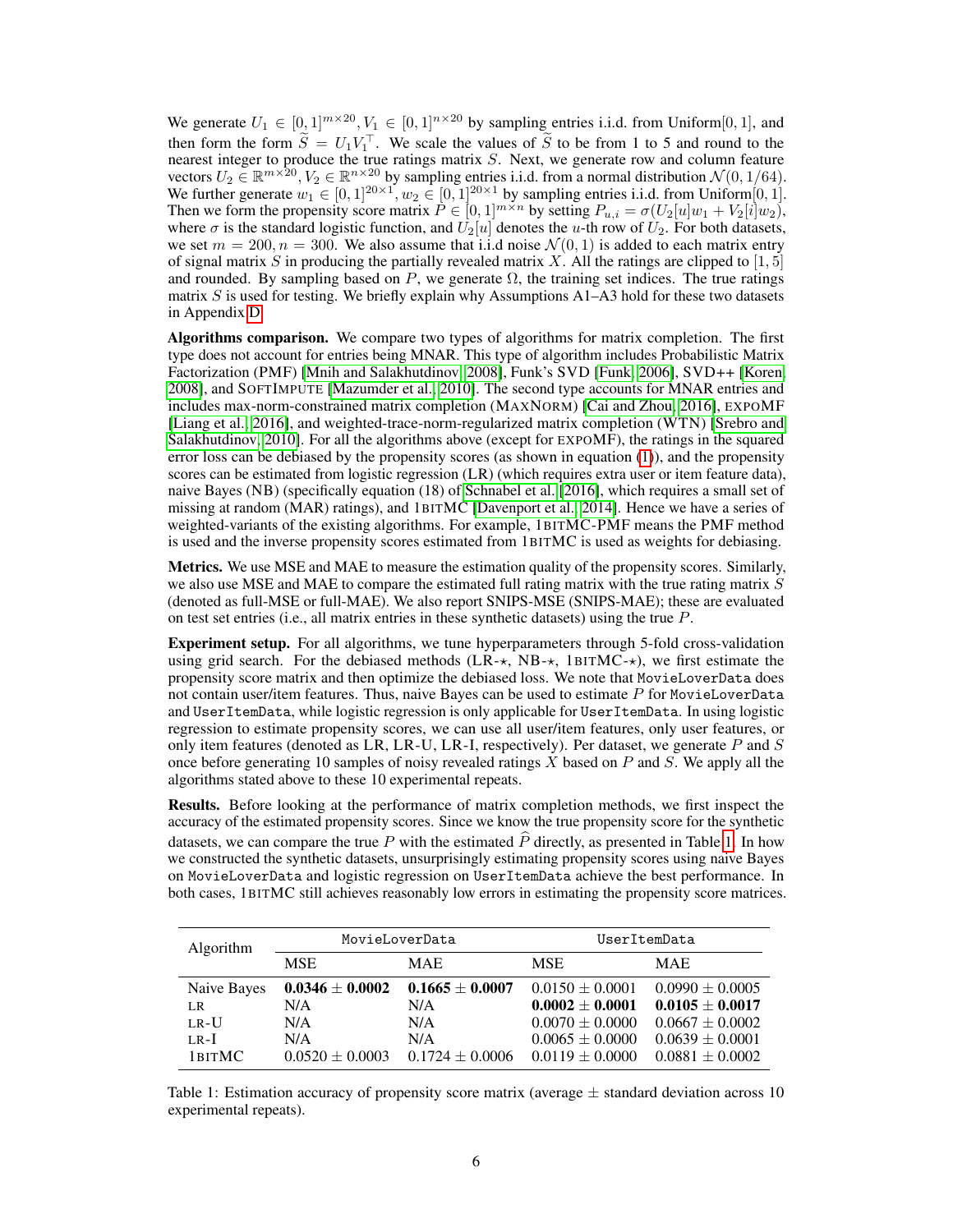<span id="page-6-0"></span>

| Algorithm                                                                       |                                                                    | MovieLoverData                                                     | UserItemData                                                                     |                                                                                  |
|---------------------------------------------------------------------------------|--------------------------------------------------------------------|--------------------------------------------------------------------|----------------------------------------------------------------------------------|----------------------------------------------------------------------------------|
|                                                                                 | <b>MSE</b>                                                         | <b>SNIPS-MSE</b>                                                   | <b>MSE</b>                                                                       | <b>SNIPS-MSE</b>                                                                 |
| <b>PMF</b><br><b>NB-PMF</b><br>LR-PMF<br>1BITMC-PMF                             | $0.326 \pm 0.042$<br>$0.363 \pm 0.013$<br>N/A<br>$0.299 \pm 0.014$ | $0.325 \pm 0.041$<br>$0.363 \pm 0.012$<br>N/A<br>$0.299 \pm 0.013$ | $0.161 \pm 0.002$<br>$0.144 \pm 0.002$<br>$0.159 \pm 0.002$<br>$0.146 \pm 0.002$ | $0.160 \pm 0.002$<br>$0.145 \pm 0.002$<br>$0.164 \pm 0.003$<br>$0.146 \pm 0.002$ |
| <b>SVD</b><br>NB-SVD<br>LR-SVD<br>1BITMC-SVD                                    | $1.359 \pm 0.033$<br>$0.866 \pm 0.028$<br>N/A<br>$0.861 \pm 0.028$ | $1.360 \pm 0.034$<br>$0.866 \pm 0.027$<br>N/A<br>$0.862 \pm 0.028$ | $0.139 \pm 0.001$<br>$0.147 \pm 0.001$<br>$0.147 \pm 0.001$<br>$0.139 \pm 0.001$ | $0.139 \pm 0.001$<br>$0.147 \pm 0.002$<br>$0.152 \pm 0.002$<br>$0.139 \pm 0.001$ |
| $SVD++$<br>$NB-SVD++$<br>$LR-SVD++$<br>1BITMC-SVD++                             | $0.343 \pm 0.023$<br>$0.968 \pm 0.020$<br>N/A<br>$0.345 \pm 0.023$ | $0.343 \pm 0.021$<br>$0.987 \pm 0.020$<br>N/A<br>$0.345 \pm 0.021$ | $0.140 \pm 0.001$<br>$0.152 \pm 0.002$<br>$0.154 \pm 0.001$<br>$0.140 \pm 0.001$ | $0.140 \pm 0.001$<br>$0.153 \pm 0.002$<br>$0.160 \pm 0.002$<br>$0.140 \pm 0.001$ |
| <b>SOFTIMPUTE</b><br>NB-SOFTIMPUTE<br><b>LR-SOFTIMPUTE</b><br>1BITMC-SOFTIMPUTE | $0.374 \pm 0.009$<br>$0.495 \pm 0.010$<br>N/A<br>$0.412 \pm 0.011$ | $0.374 \pm 0.008$<br>$0.495 \pm 0.009$<br>N/A<br>$0.412 \pm 0.010$ | $0.579 \pm 0.002$<br>$0.599 \pm 0.004$<br>$0.602 \pm 0.003$<br>$0.588 \pm 0.002$ | $0.556 \pm 0.003$<br>$0.588 \pm 0.004$<br>$0.581 \pm 0.004$<br>$0.564 \pm 0.003$ |
| <b>MAXNORM</b><br>NB-MAXNORM<br>LR-MAXNORM<br>1BITMC-MAXNORM                    | $0.674 \pm 0.052$<br>$0.371 \pm 0.050$<br>N/A<br>$0.396 \pm 0.036$ | $0.674 \pm 0.053$<br>$0.371 \pm 0.049$<br>N/A<br>$0.395 \pm 0.035$ | $0.531 \pm 0.002$<br>$0.541 \pm 0.006$<br>$0.544 \pm 0.004$<br>$0.542 \pm 0.003$ | $0.507 \pm 0.002$<br>$0.520 \pm 0.007$<br>$0.521 \pm 0.005$<br>$0.519 \pm 0.004$ |
| <b>WTN</b><br>NB-WTN<br>LR-WTN<br>1BITMC-WTN                                    | $3.791 \pm 0.032$<br>$3.262 \pm 0.093$<br>N/A<br>$3.788 \pm 0.039$ | $3.790 \pm 0.035$<br>$3.262 \pm 0.094$<br>N/A<br>$3.787 \pm 0.042$ | $0.551 \pm 0.002$<br>$0.557 \pm 0.002$<br>$0.553 \pm 0.002$<br>$0.551 \pm 0.002$ | $0.528 \pm 0.002$<br>$0.535 \pm 0.002$<br>$0.532 \pm 0.002$<br>$0.528 \pm 0.002$ |
| <b>EXPOMF</b>                                                                   | $0.820 \pm 0.005$                                                  | $0.822 \pm 0.005$                                                  | $1.170 \pm 0.008$                                                                | $1.218 \pm 0.009$                                                                |

Table 2: MSE-based metrics of matrix completion methods on synthetic datasets (average  $\pm$  standard deviation across 10 experimental repeats).

Now we compare the matrix completion methods directly and report the performance of different methods in Table [2.](#page-6-0) Note that we only show the MSE-based results; the MAE-based results are presented in Appendix D. The debiased variants generally perform as well as or better than their original unmodified counterparts. 1BITMC-PMF achieves the best accuracy on MovieLoverData, and both SVD and 1BITMC-SVD perform the best on UserItemData. The debiasing using 1BITMC can improve the performance of PMF, SVD, MAXNORM and WTN on MovieLoverData, and PMF is improved on UserItemData. In general, debiasing using 1BITMC leads to higher matrix completion accuracy than debiasing using LR and NB.

#### 4.2 Real-World Data

Data. We consider two real-world datasets. 1) Coat: the dataset contains ratings from 290 users on 300 items [\[Schnabel et al., 2016\]](#page-9-1). The dataset contains both MNAR ratings as well as MAR ratings. Both user and item features are available for the dataset. 2) MovieLens-100k: the dataset contains 100k ratings from 943 users on 1,682 movies, and it does not contain any MAR ratings [\[Harper and](#page-8-9) [Konstan, 2016\]](#page-8-9).

Experiments setup. Since the Coat dataset contains both MAR and MNAR data, we are able to train the algorithms on the MNAR data and test on the MAR data. In this way, the MSE (MAE) on the testing set directly reflect the matrix completion accuracy. For MovieLens-100k, we split the data into 90/10 train/test sets 10 times. For both datasets, we use 5-fold cross-validation to tune the hyperparameters through grid search. The SNIPS related measures are computed on test data based on the propensities estimated from 1BITMC-PMF using training data.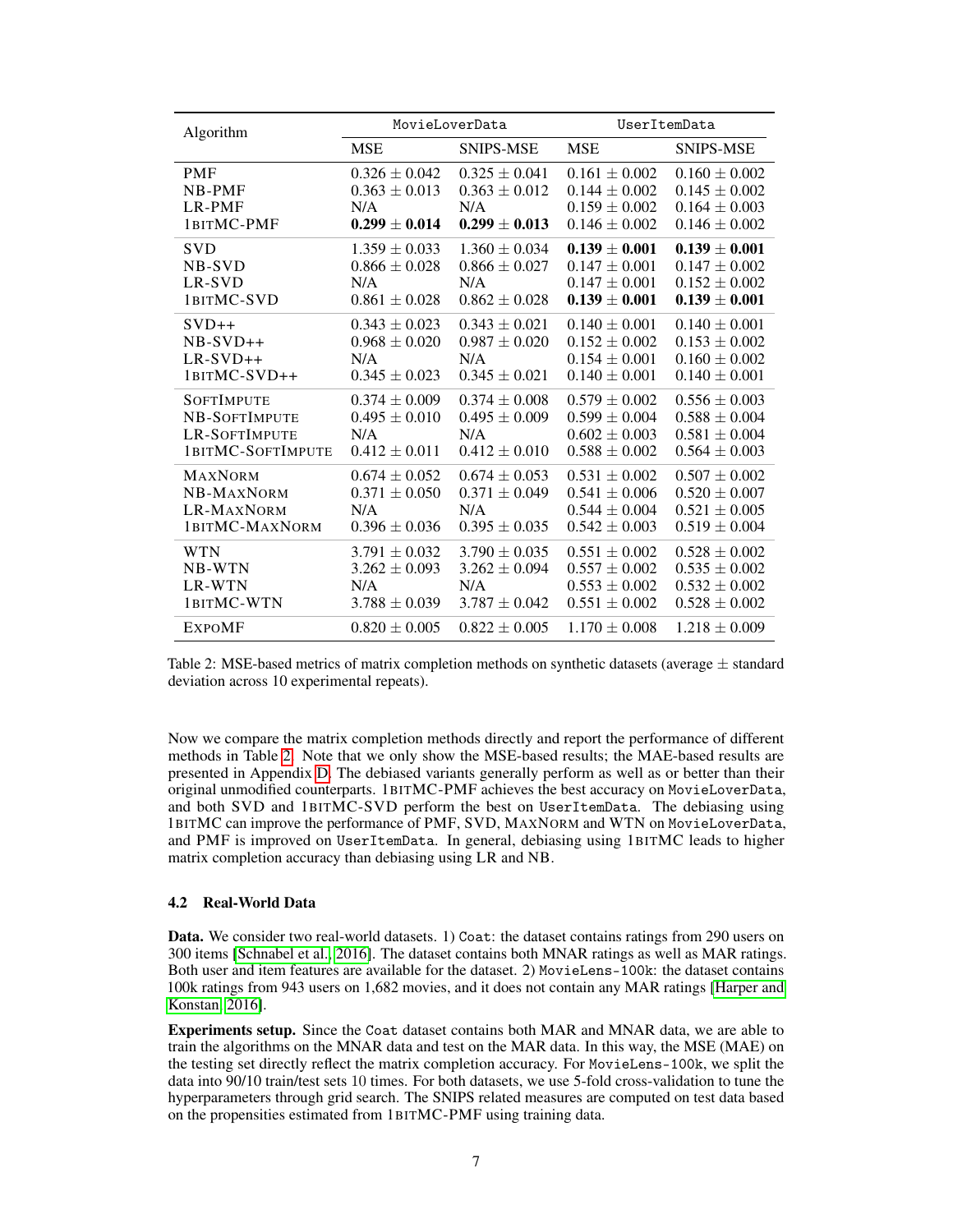<span id="page-7-0"></span>

| Algorithm         | Coat       |           | MovieLens-100k    |                   |
|-------------------|------------|-----------|-------------------|-------------------|
|                   | <b>MSE</b> | SNIPS-MSE | <b>MSE</b>        | <b>SNIPS-MSE</b>  |
| <b>PMF</b>        | 1.000      | 1.051     | $0.896 \pm 0.013$ | $0.902 \pm 0.013$ |
| <b>NB-PMF</b>     | 1.034      | 1.117     | N/A               | N/A               |
| LR-PMF            | 1.025      | 1.107     | N/A               | N/A               |
| 1BITMC-PMF        | 0.999      | 1.052     | $0.845 \pm 0.012$ | $0.853 \pm 0.011$ |
| <b>SVD</b>        | 1.203      | 1.270     | $0.862 \pm 0.013$ | $0.872 \pm 0.012$ |
| NB-SVD            | 1.246      | 1.346     | N/A               | N/A               |
| LR-SVD            | 1.234      | 1.334     | N/A               | N/A               |
| 1BITMC-SVD        | 1.202      | 1.272     | $0.821 \pm 0.011$ | $0.832 \pm 0.011$ |
| $SVD++$           | 1.208      | 1.248     | $0.838 \pm 0.013$ | $0.849 \pm 0.012$ |
| $NB-SVD++$        | 1.488      | 1.608     | N/A               | N/A               |
| $LR-SVD++$        | 1.418      | 1.532     | N/A               | N/A               |
| 1BITMC-SVD++      | 1.248      | 1.274     | $0.833 \pm 0.012$ | $0.843 \pm 0.011$ |
| <b>SOFTIMPUTE</b> | 1.064      | 1.150     | $0.929 \pm 0.015$ | $0.950 \pm 0.015$ |
| NB-SOFTIMPUTE     | 1.052      | 1.138     | N/A               | N/A               |
| LR-SOFTIMPUTE     | 1.069      | 1.156     | N/A               | N/A               |
| 1BITMC-SOFTIMPUTE | 0.998      | 1.078     | $0.933 \pm 0.014$ | $0.953 \pm 0.014$ |
| <b>MAXNORM</b>    | 1.168      | 1.263     | $0.911 \pm 0.011$ | $0.925 \pm 0.011$ |
| NB-MAXNORM        | 1.460      | 1.578     | N/A               | N/A               |
| LR-MAXNORM        | 1.537      | 1.662     | N/A               | N/A               |
| 1BITMC-MAXNORM    | 1.471      | 1.590     | $0.977 \pm 0.017$ | $0.992 \pm 0.019$ |
| <b>WTN</b>        | 1.396      | 1.509     | $0.939 \pm 0.013$ | $0.952 \pm 0.013$ |
| NB-WTN            | 1.329      | 1.437     | N/A               | N/A               |
| LR-WTN            | 1.340      | 1.448     | N/A               | N/A               |
| 1BITMC-WTN        | 1.396      | 1.509     | $0.934 \pm 0.013$ | $0.946 \pm 0.013$ |
| <b>EXPOMF</b>     | 2.602      | 2.813     | $2.461 \pm 0.077$ | $2.558 \pm 0.083$ |

Table 3: MSE-based metrics of matrix completion methods on Coat and MovieLens-100k (results for MovieLens-100k are the averages  $\pm$  standard deviations across 10 experimental repeats).

Results. The performance of each algorithm is presented in Table [3.](#page-7-0) We report the MSE-based results; MAE results are in Appendix D. Algorithms 1BITMC-SOFTIMPUTE and 1BITMC-PMF perform the best on Coat based on MSE, and 1BITMC-SVD outperforms the rest on MovieLens-100k. The debiasing approach does not improve the accuracy for MAXNORM and WTN.

## 5 Conclusions

In this paper, we examined the effectiveness of debiasing matrix completion algorithms using missingness probabilities (propensity scores) estimated via another matrix completion algorithm: 1BITMC by [Davenport et al.](#page-8-10) [\[2014\]](#page-8-10), which relies on low nuclear norm structure, and which we apply to a fully-revealed missingness mask matrix (so we are doing matrix *denoising* rather than completion). Our numerical experiments indicate that debiasing using 1BITMC can achieve downstream matrix completion accuracy at least as good as debiasing using logistic regression and naive Bayes baselines, despite 1BITMC not using auxiliary information such as row/column feature vectors. Moreover, debiasing matrix completion algorithms with 1BITMC can boost accuracy, in some cases achieving the best or nearly the best performance across all algorithms we tested. These experimental findings suggest that a low nuclear norm assumption on missingness patterns is reasonable.

In terms of theoretical analysis, we have not addressed the full generality of MNAR data in matrix completion. For example, we still assume that each entry is revealed independent of other entries. In reality, one matrix entry being revealed could increase (or decrease) the chance of another entry being revealed. As another loose end, our theory breaks down when a missingness probability is exactly 0. For example, consider when the matrix to be completed corresponds to feature vectors collected from patients. A clinical measurement that only makes sense for women will have 0 probability of being revealed for men. In such scenarios, imputing such a missing value does not actually make sense. These are two open problems among many for robustly handling MNAR data with guarantees.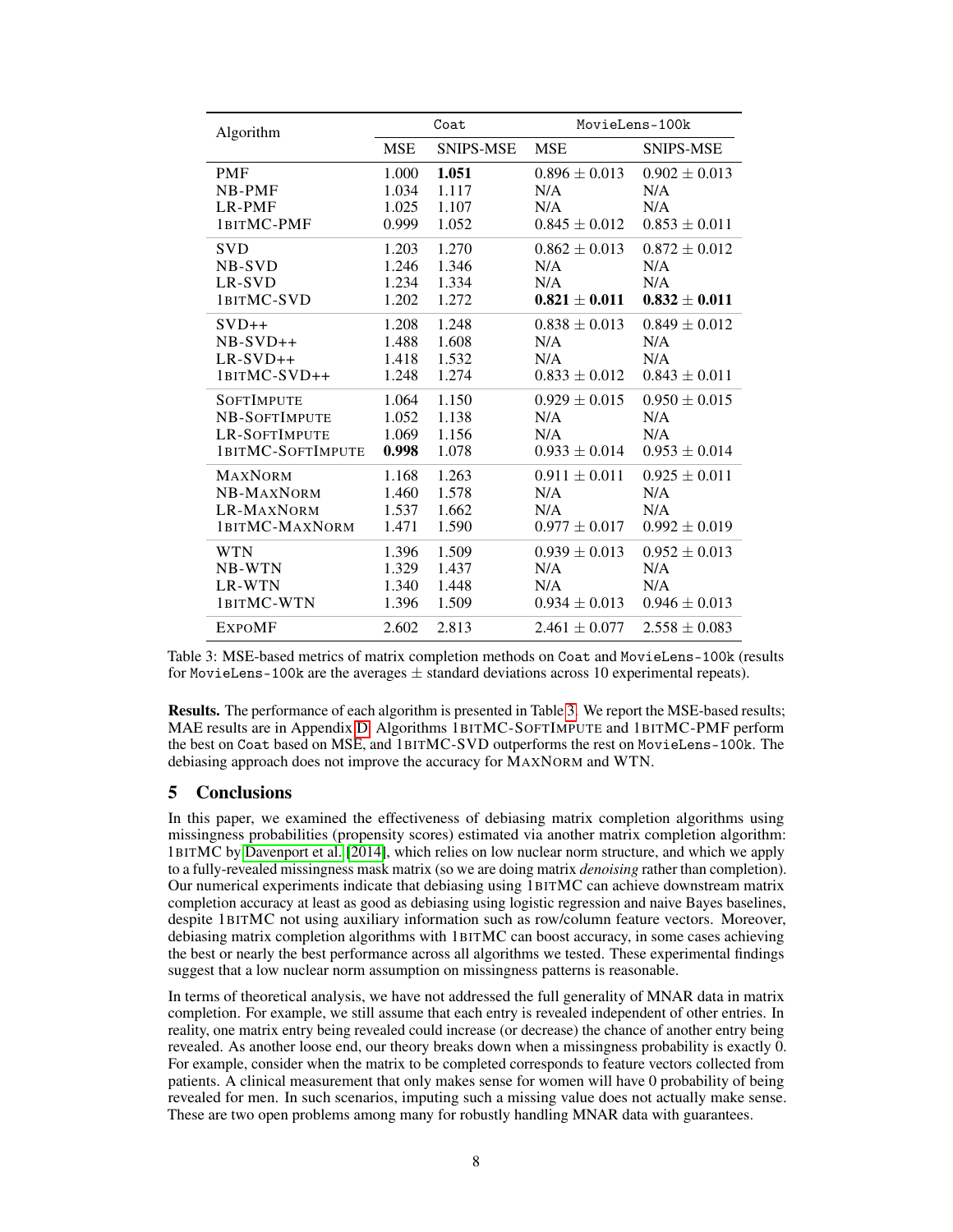## **References**

- Stéphane Boucheron, Gábor Lugosi, and Pascal Massart. *Concentration inequalities: A nonasymptotic theory of independence*. Oxford university press, 2013.
- <span id="page-8-2"></span>Jian-Feng Cai, Emmanuel J. Candès, and Zuowei Shen. A singular value thresholding algorithm for matrix completion. *SIAM Journal on Optimization*, 20(4):1956–1982, 2010.
- <span id="page-8-19"></span>T. Tony Cai and Wen-Xin Zhou. Matrix completion via max-norm constrained optimization. *Electronic Journal of Statistics*, 10(1):1493–1525, 2016.
- <span id="page-8-1"></span>Emmanuel J. Candès and Benjamin Recht. Exact matrix completion via convex optimization. *Foundations of Computational mathematics*, 9(6):717, 2009.
- <span id="page-8-6"></span>Sourav Chatterjee. Matrix estimation by universal singular value thresholding. *The Annals of Statistics*, 43(1):177–214, 2015.
- <span id="page-8-10"></span>Mark A. Davenport, Yaniv Plan, Ewout Van Den Berg, and Mary Wootters. 1-bit matrix completion. *Information and Inference*, 3(3):189–223, 2014.
- <span id="page-8-13"></span>Stéphane Dray and Julie Josse. Principal component analysis with missing values: a comparative survey of methods. *Plant Ecology*, 216(5):657–667, 2015.
- <span id="page-8-16"></span>Simon Funk. Netflix update: Try this at home, 2006.
- <span id="page-8-9"></span>F. Maxwell Harper and Joseph A. Konstan. The MovieLens datasets: History and context. *ACM Transactions on Interactive Intelligent Systems (TiiS)*, 5(4):19, 2016.
- <span id="page-8-12"></span>Tim Hesterberg. Weighted average importance sampling and defensive mixture distributions. *Technometrics*, 37(2):185–194, 1995.
- <span id="page-8-8"></span>Guido W. Imbens and Donald B. Rubin. *Causal Inference for Statistics, Social, and Biomedical Sciences*. Cambridge University Press, 2015.
- <span id="page-8-3"></span>Raghunandan H Keshavan, Andrea Montanari, and Sewoong Oh. Matrix completion from a few entries. *IEEE transactions on information theory*, 56(6):2980–2998, 2010a.
- <span id="page-8-4"></span>Raghunandan H. Keshavan, Andrea Montanari, and Sewoong Oh. Matrix completion from noisy entries. *Journal of Machine Learning Research*, 11(Jul):2057–2078, 2010b.
- <span id="page-8-0"></span>Yuval Kluger, Ronen Basri, Joseph T Chang, and Mark Gerstein. Spectral biclustering of microarray data: Coclustering genes and conditions. *Genome Research*, 13(4):703–716, 2003.
- <span id="page-8-17"></span>Yehuda Koren. Factorization meets the neighborhood: a multifaceted collaborative filtering model. In *Proceedings of the 14th ACM SIGKDD International Conference on Knowledge Discovery and Data Mining*, pages 426–434. ACM, 2008.
- <span id="page-8-7"></span>Dawen Liang, Laurent Charlin, James McInerney, and David M. Blei. Modeling user exposure in recommendation. In *Proceedings of the 25th International Conference on World Wide Web*, pages 951–961. International World Wide Web Conferences Steering Committee, 2016.
- <span id="page-8-11"></span>Roderick J. A. Little and Donald B. Rubin. *Statistical Analysis with Missing Data*. Wiley, 3rd edition, 2019.
- <span id="page-8-18"></span>Rahul Mazumder, Trevor Hastie, and Robert Tibshirani. Spectral regularization algorithms for learning large incomplete matrices. *Journal of Machine Learning Research*, 11(Aug):2287–2322, 2010.
- <span id="page-8-15"></span>Andriy Mnih and Ruslan R Salakhutdinov. Probabilistic matrix factorization. In *Advances in Neural Information Processing Systems*, pages 1257–1264, 2008.
- <span id="page-8-14"></span>Neal Parikh and Stephen Boyd. Proximal algorithms. *Foundations and Trends* <sup>R</sup> *in Optimization*, 1 (3):127–239, 2014.
- <span id="page-8-5"></span>Benjamin Recht. A simpler approach to matrix completion. *Journal of Machine Learning Research*, 12(Dec):3413–3430, 2011.